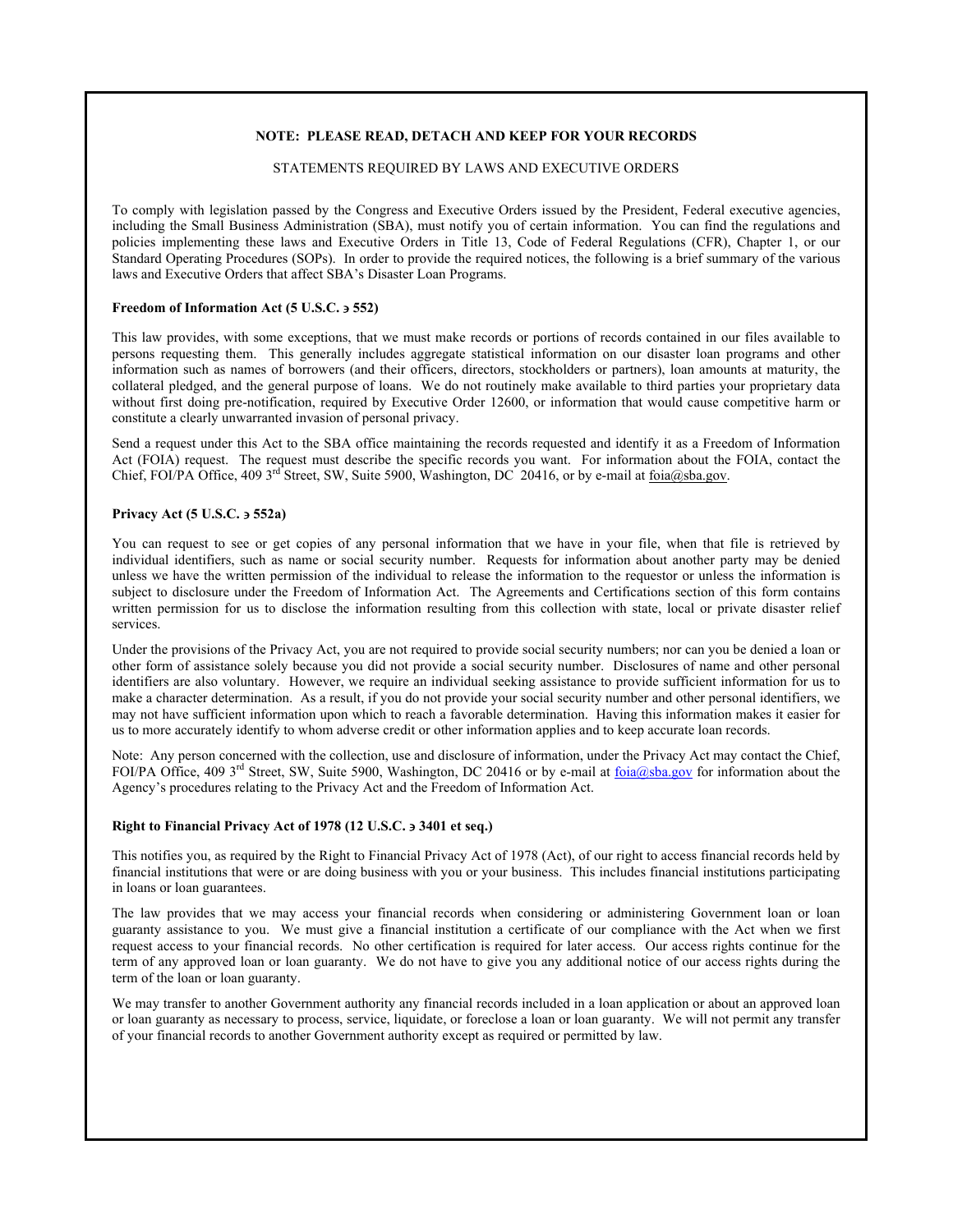#### **Debt Collection Act of 1982 and Deficit Reduction Act of 1984 (31 U.S.C.** ∋ **3701 et seq. and other titles)**

These laws require us to aggressively collect any delinquent loan payments. You must give your taxpayer identification number to us when you apply for a loan. If you receive a loan and do not make payments when they become due, we may take one or more of the following actions (this list may not be exhaustive):

> \*Report the delinquency to credit reporting bureaus. \*Offset your income tax refunds or other amounts due to you from the Federal Government. \*Refer the account to a private collection agency or other agency operating a debt collection center. \*Suspend or debar you from doing business with the Federal Government. \*Refer your loan to the Department of Justice. \*Foreclose on collateral or take other actions permitted in the loan instruments. \*Garnish wages. \*Sell the debt. \*Litigate or foreclose.

# **Paperwork Reduction Act (44 U.S.C. Chapter 35)**

We are collecting the information on this form in order to make disaster loans available to qualified small businesses. The form is designed to collect the information necessary for us to make eligibility and credit decisions in order to fund or deny loan requests. We will also use the information collected on this form to produce summary reports for program and management analysis, as required by law.

PLEASE NOTE: The estimated burden for completing this form is 3 hours. Your responses to the requested information are required in order to obtain a benefit under SBA's Disaster Business Loan Program. However, you are not required to respond to any collection of information unless it displays a currently valid OMB approval number. If you have any questions or comments concerning any aspects of this information collection, please contact the U.S. Small Business Administration Information Branch, 409 3rd St., SW, Washington, DC 20416 and Desk Officer for SBA, Office of Management and Budget, Office of Information and Regulatory Affairs, 725 17<sup>th</sup> St., NW, Washington, DC 20503. (3245-0017) **PLEASE DO NOT SEND FORMS TO OMB.** 

#### **Policy Concerning Representatives and Their Fees**

When you apply for an SBA loan, you may use an attorney, accountant, engineer, appraiser or other representative to help prepare and present the application to us. You are not required to have representation. If an application is approved, you may need an attorney to help prepare closing documents.

There are no "authorized representatives" of SBA, other than our regular salaried employees. Payment of a fee or gratuity to our employees is illegal and will subject those involved to prosecution.

SBA Regulations prohibit representatives from proposing or charging any fee for services performed in connection with your loan unless we consider the services necessary and the amount reasonable. The Regulations also prohibit charging you any commitment, bonus, broker, commission, referral or similar fee. We will not approve the payment of any bonus, brokerage fee or commission. Also, we will not approve placement or finder's fees for using or trying to use influence in the SBA loan application process.

Fees to representatives must be reasonable for services provided in connection with the application or the closing and based upon the time and effort required, the qualifications of the representative, and the nature and extent of work performed. Representatives must execute a compensation agreement.

In the appropriate section of the application, you must state the names of everyone employed by you or on your behalf. You must also notify the SBA disaster office in writing of the names and fees of any representative you employ after you file your application.

If you have any questions concerning payment of fees or reasonableness of fees, contact the Field Office where you filed or will file your application.

# **Occupational Safety and Health Act (29 U.S.C.** ∋ **651 et seq.)**

This legislation authorizes the Occupational Safety and Health Administration (OSHA) in the Department of Labor to require businesses to modify facilities and procedures to protect employees when appropriate. If your business does not do so, you may be penalized, forced to close or prevented from starting operations in a new facility. Because of this, we may require information from you to determine whether your business complies with OSHA regulations and may continue operating after the loan is approved or disbursed. You must certify to us that OSHA requirements applying to your business have been determined and that you are, to the best of your knowledge, in compliance.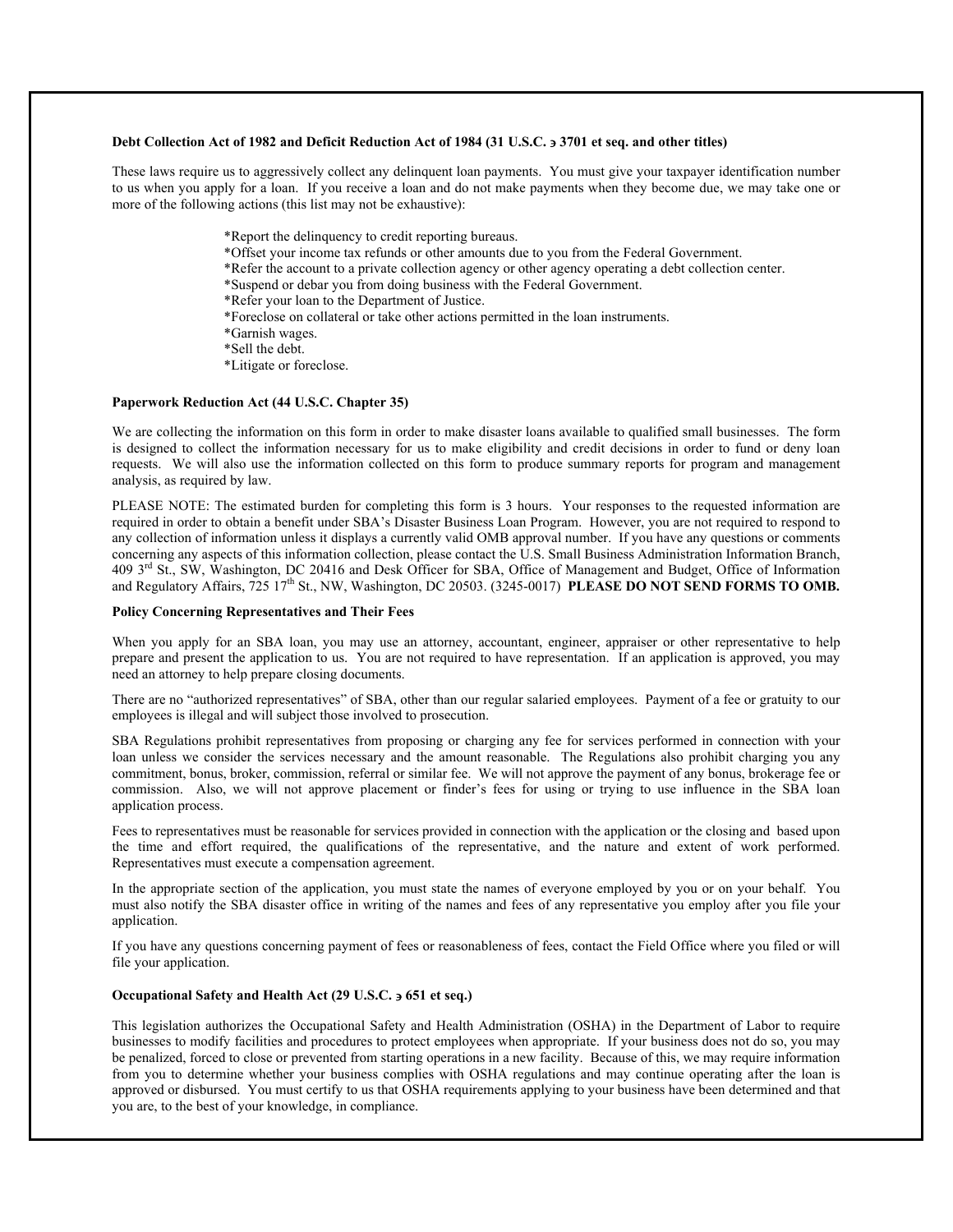| $BUS_{\lambda}$                                                                                                                                                                                                                                                                                                                                                                                                                                              |                                                                                                                            |                                                                                                                                                                     |                                    |         |  |  |
|--------------------------------------------------------------------------------------------------------------------------------------------------------------------------------------------------------------------------------------------------------------------------------------------------------------------------------------------------------------------------------------------------------------------------------------------------------------|----------------------------------------------------------------------------------------------------------------------------|---------------------------------------------------------------------------------------------------------------------------------------------------------------------|------------------------------------|---------|--|--|
| <b>U.S. Small Business Administration</b><br>OMB No. 3245-0017<br><b>DISASTER BUSINESS LOAN APPLICATION</b>                                                                                                                                                                                                                                                                                                                                                  |                                                                                                                            |                                                                                                                                                                     |                                    |         |  |  |
| WISTRATION                                                                                                                                                                                                                                                                                                                                                                                                                                                   | Physical Damage Filing Deadline                                                                                            |                                                                                                                                                                     | Declaration Number(s)              |         |  |  |
| Are you applying for:                                                                                                                                                                                                                                                                                                                                                                                                                                        | Economic Injury Filing Deadline                                                                                            |                                                                                                                                                                     | FEMA Registration Number, If Known |         |  |  |
| Economic Injury<br><b>Physical Damage</b>                                                                                                                                                                                                                                                                                                                                                                                                                    |                                                                                                                            |                                                                                                                                                                     |                                    |         |  |  |
| <b>FILING REQUIREMENTS (please submit)</b>                                                                                                                                                                                                                                                                                                                                                                                                                   |                                                                                                                            |                                                                                                                                                                     |                                    |         |  |  |
| Copies of the applicant's 3 most recent Federal Income Tax Returns, including all schedules. If this is a new business that has not filed 3 Federal<br>1.<br>Tax Returns, submit the ones you have filed. Also, complete and sign the attached Tax Information Authorization (IRS Form 8821). Sole<br>proprietors need only submit the IRS Form 8821. We will contact you if we need any additional information (i.e., forecasts, etc.).                     |                                                                                                                            |                                                                                                                                                                     |                                    |         |  |  |
| 2.<br>A current (dated within 90 days of application) business balance sheet (you may use the attached Personal Financial Statement (SBA Form 413)<br>if you are a sole proprietorship), a current profit and loss statement, and a current schedule of liabilities. (We attached a sample schedule of<br>liabilities for your convenience.)                                                                                                                 |                                                                                                                            |                                                                                                                                                                     |                                    |         |  |  |
| 3.<br>For each owner having a 20% or more interest and each general partner, a current (dated within 90 days of application) personal financial<br>statement (you may use SBA Form 413 for this purpose), a complete copy, including all schedules, of the most recent Federal Income Tax Return<br>and a complete and signed IRS Form 8821. Individuals with an ownership interest need only supply an IRS Form 8821 and a personal financial<br>statement. |                                                                                                                            |                                                                                                                                                                     |                                    |         |  |  |
| 4.<br>A complete copy, including all schedules, of the latest Federal Income Tax Return for each affiliate. Affiliates include, but are not limited to,<br>business parents, subsidiaries or other businesses with common ownership or management. Also, you must have an authorized individual<br>complete and sign the attached IRS Form 8821 for each affiliate.                                                                                          |                                                                                                                            |                                                                                                                                                                     |                                    |         |  |  |
| 5.                                                                                                                                                                                                                                                                                                                                                                                                                                                           | If you are applying for physical damage, complete and sign the attached Verification of Business Property (SBA Form 739A). |                                                                                                                                                                     |                                    |         |  |  |
| 6.<br>If your insurance covers all or a part of this loss (regardless of the current status of your claim), please provide the name and telephone number<br>of your agent and/or claims adjuster. Also, include the policy number and the name of the insurance company.                                                                                                                                                                                     |                                                                                                                            |                                                                                                                                                                     |                                    |         |  |  |
| 7.<br>If you are applying for economic injury, please submit the attached SBA Form 1368, Additional Filing Requirements – Economic Injury Disaster<br>Loan (EIDL).                                                                                                                                                                                                                                                                                           |                                                                                                                            |                                                                                                                                                                     |                                    |         |  |  |
| IF SBA APPROVES YOUR LOAN, WE MAY REQUIRE ADDITIONAL INFORMATION BEFORE LOAN CLOSING. WE<br>WILL ADVISE YOU, IN WRITING, OF WHAT DOCUMENTS WE WILL NEED.                                                                                                                                                                                                                                                                                                     |                                                                                                                            |                                                                                                                                                                     |                                    |         |  |  |
| APPLICANT'S LEGAL NAME<br>8.<br>9.<br>TELEPHONE NUMBER (including area code)                                                                                                                                                                                                                                                                                                                                                                                 |                                                                                                                            |                                                                                                                                                                     |                                    |         |  |  |
|                                                                                                                                                                                                                                                                                                                                                                                                                                                              |                                                                                                                            |                                                                                                                                                                     |                                    |         |  |  |
| 10. TRADE NAME (if different from legal name)<br>11. FEDERAL E.I.N. (if applicable)                                                                                                                                                                                                                                                                                                                                                                          |                                                                                                                            |                                                                                                                                                                     |                                    |         |  |  |
|                                                                                                                                                                                                                                                                                                                                                                                                                                                              |                                                                                                                            |                                                                                                                                                                     |                                    |         |  |  |
| 12. MAILING ADDRESS                                                                                                                                                                                                                                                                                                                                                                                                                                          |                                                                                                                            |                                                                                                                                                                     |                                    |         |  |  |
| Number, street, and/or P.O. Box No.<br>City                                                                                                                                                                                                                                                                                                                                                                                                                  |                                                                                                                            | County                                                                                                                                                              | <b>State</b>                       | Zip     |  |  |
| 13. DAMAGED PROPERTY ADDRESS(ES) (If you need more space, attach additional sheets.)                                                                                                                                                                                                                                                                                                                                                                         |                                                                                                                            |                                                                                                                                                                     |                                    |         |  |  |
| City<br>Number, street, or rural route                                                                                                                                                                                                                                                                                                                                                                                                                       |                                                                                                                            | County                                                                                                                                                              | <b>State</b>                       | Zip     |  |  |
| 14. BUSINESS PROPERTY IS:<br>Owned<br>Leased                                                                                                                                                                                                                                                                                                                                                                                                                 |                                                                                                                            | 15. TYPE OF BUSINESS                                                                                                                                                |                                    |         |  |  |
| 16. AMOUNT OF LOAN REQUEST<br>(If unknown enter a question mark)                                                                                                                                                                                                                                                                                                                                                                                             |                                                                                                                            | 17. UNDER CURRENT MGMT. SINCE:                                                                                                                                      |                                    |         |  |  |
| 18. DATE BUSINESS ESTABLISHED                                                                                                                                                                                                                                                                                                                                                                                                                                |                                                                                                                            | 19. NUMBER OF EMPLOYEES                                                                                                                                             |                                    |         |  |  |
| 20. MANAGEMENT (If you need more space, attach additional sheets.)                                                                                                                                                                                                                                                                                                                                                                                           |                                                                                                                            | Complete for each: 1) proprietor; or 2) limited partner who owns 20% or<br>more interest and general partner; or 3) stockholder owning 20% or<br>more voting stock. |                                    |         |  |  |
| Name                                                                                                                                                                                                                                                                                                                                                                                                                                                         | <b>Title/Office</b>                                                                                                        | % Owned                                                                                                                                                             |                                    |         |  |  |
| Social Security Number*<br>(Area Code) Telephone Number                                                                                                                                                                                                                                                                                                                                                                                                      | Date of Birth*                                                                                                             | Place of Birth*                                                                                                                                                     |                                    |         |  |  |
| Name                                                                                                                                                                                                                                                                                                                                                                                                                                                         | <b>Title/Office</b>                                                                                                        |                                                                                                                                                                     |                                    | % Owned |  |  |
| Social Security Number*<br>(Area Code) Telephone Number                                                                                                                                                                                                                                                                                                                                                                                                      | Date of Birth*                                                                                                             | Place of Birth*                                                                                                                                                     |                                    |         |  |  |
| For information about these questions, see the attached Statements Required by Laws and Executive Orders.*                                                                                                                                                                                                                                                                                                                                                   |                                                                                                                            |                                                                                                                                                                     |                                    |         |  |  |